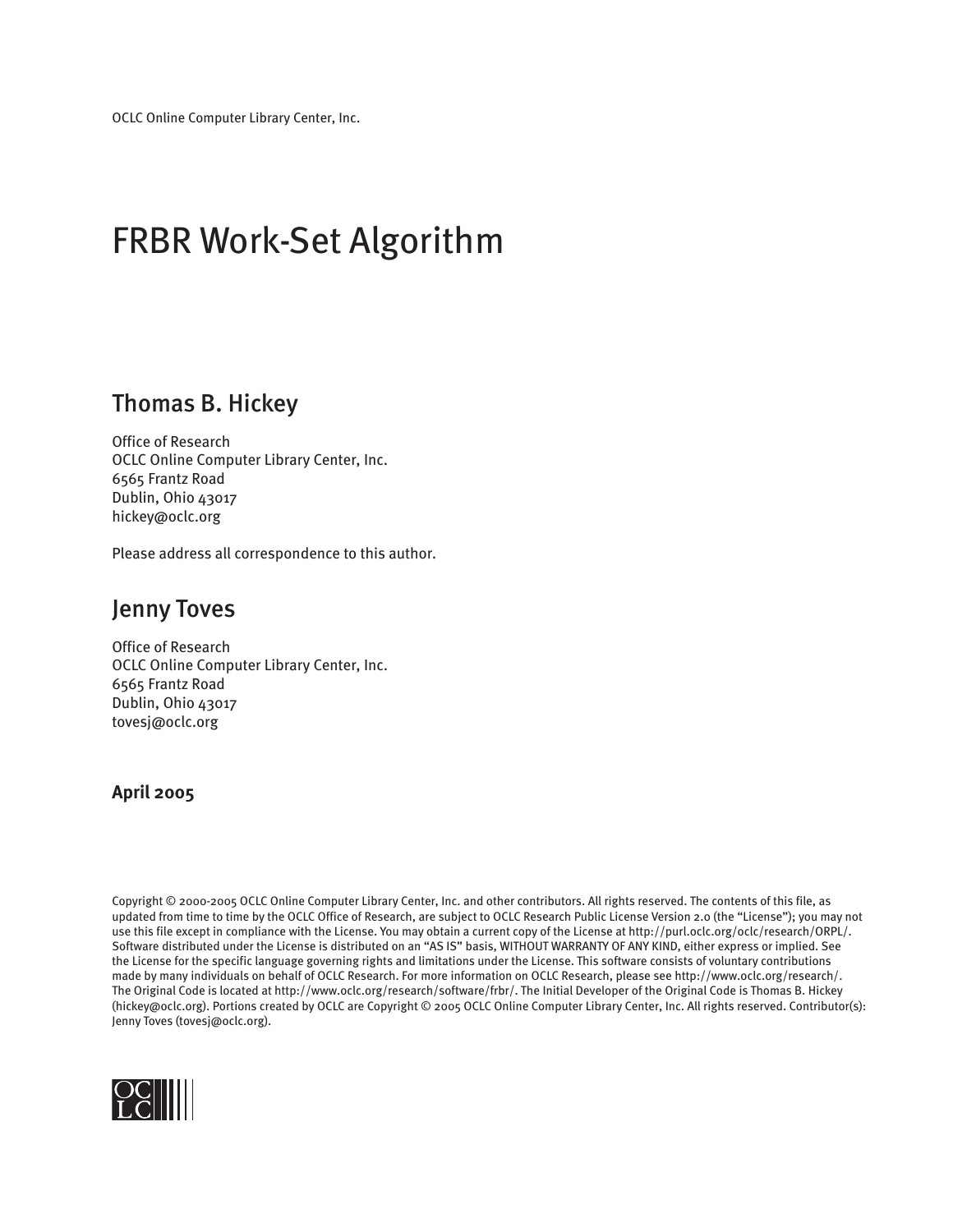# FRBR Work-Set Algorithm

The research work-set algorithm generates an author/title key for each bibliographic record. These keys can then be used to bring work-sets together. The current algorithm ignores format so that the generated work-sets are sometimes at a higher level than a FRBR work.

A work-set is a group of bibliographic records having the same author/title key, generated according to the algorithm in this paper.

Authors and author/titles that match variant headings in the authority file are changed to their established form. This means that the first step in building work-set author/title keys is to build author and author/title mappings from the LC Authority data.

**Note:** All keys are normalized using the NACO rules (http://www.loc.gov/catdir/pcc/naco/normrule.html). When keys are extracted from fields, it is implied that normalization is also performed. We will only specify normalization occurring in the section dealing with cleaning title keys. OCLC Research has a web page available for experimenting with the NACO normalization rules (http://www.oclc.org/research/researchworks/naco/default.htm).

**Note:** A list of subfield codes between brackets, like this '**[tn]**', means to use any or all subfields matching those codes.

**Note:** We use a slash ('/') as the separator between key parts. The examples show a slash but the choice of exactly how the key appears is an implementation choice.

# Authority Mappings

Author Mappings link variant forms of names to the established form of a name. For example, the record for "Mitchell, Margaret, \$d 1900-1949" (n50-39200) will link 2 entries in the 400 fields to the established form in the 100 field.

|                                | ARN: 74420                                   | Entered: 19800903                                                                                                                        |
|--------------------------------|----------------------------------------------|------------------------------------------------------------------------------------------------------------------------------------------|
|                                | Not locked                                   | Last Modified: 20011117072004.0                                                                                                          |
| 010<br>040<br>$\overline{053}$ | $\overline{\phantom{0}}$                     | n50-39200<br>DLC #b eng #c DLC #d DLC #d OCoLC<br>PS3525.I972                                                                            |
| <u> 100</u><br>400<br>400      | $\mathbf{1}$<br>$\mathbf{1}$<br>$\mathbf{1}$ | Mitchell, Margaret, #d 1900-1949<br>Marsh, John Robert, ‡c Mrs., ‡d 1900-1949<br>Marsh, Margaret Mitchell, #d 1900-1949                  |
| 670<br>670                     |                                              | Her Gone with the wind 1936.<br>Her Lost laysen, 1996: #b CIP t.p. (Margaret Mitchell) introd. (Margaret<br>Munnerlyn Mitchell, b. 1900) |

**Figure 1 - A Margaret Mitchell Record (Screen shot from Connexion)**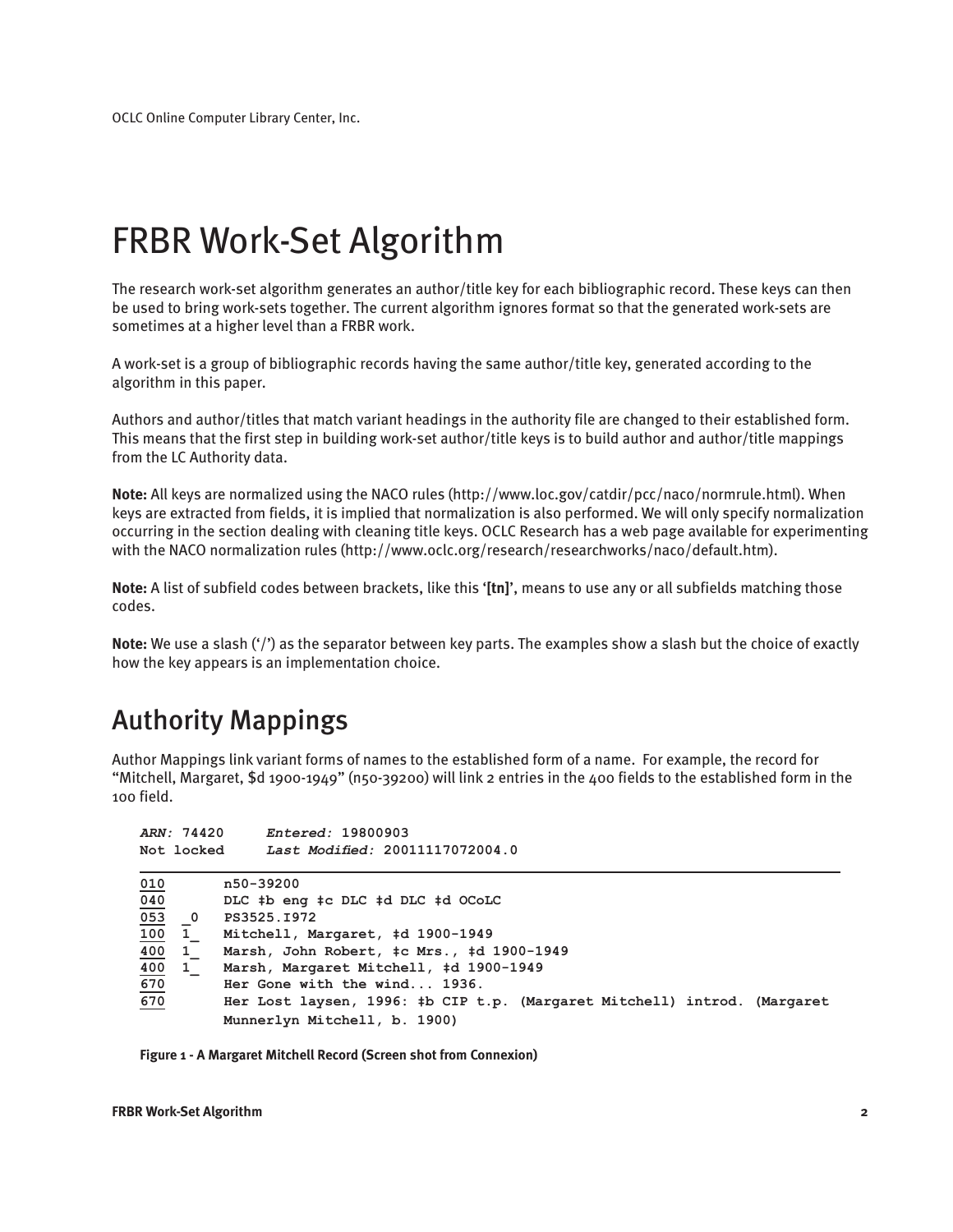Author/Title mappings link established authors paired with variant forms of titles to the established form of a title. Bibliographic data must match the author/title pair exactly in order to map to an established title. For example, the record for "Twain, Mark, \$d 1835-1910. \$t Adventures of Huckleberry Finn. \$l Spanish" (no98-92431) will link 2 entries in the 400 fields to the established form in the 100 field.

*ARN:* **4753079** *Entered:* **19980617 Not locked** *Last Modified:* **19991007071946.0 010 no98-92431 040 OCI ‡c OCI ‡d TxDa 100 1\_ Twain, Mark, ‡d 1835-1910, ‡t Adventures of Huckleberry Finn. ‡1 Spanish 400 1\_ Twain, Mark, ‡d 1835-1910. ‡t Aventuras de Huck Finn 400 1\_ Twain, Mark, ‡d 1835-1910, ‡t Aventuras de Huckleberry Finn 670 Aventuras de Huck Finn, 1986. 670 Las adventuras de Huckleberry Finn, c1998.**

**Figure 2 - A Mark Twain Record (Screen shot from Connexion)**

### Constructing Authority Indexes

#### **Author**

- 1. Construct the established form
	- a. Skip records with no tag 100
	- b. Skip records with a tag 100 with subfields [tnmpr] (title subfields)
	- c. Skip records where field 008, byte 9 is not 'a' or 'f' (use only established headings)
	- d. Skip records where field 008, byte 15 is 'a' and byte 11 is not 'a' (if the field is appropriate for use as a subject heading then it must specify LCSH)
	- e. Build the key from tag 100, subfields [abcdq]
- 2. Construct the variant forms
	- a. Skip records where field 008, byte 14 is not 'a' (records that are not an established form)
	- b. Build the key from tag 400 (field is repeatable), subfields [abcdq]
	- c. Save the mapping if the key does not match the established form

#### **Author/Title**

- 1. Construct the established form
	- a. Skip records missing either an author or a title
	- b. Skip records where field 008, byte 9 is not 'a' or 'f' (use only established headings)
	- c. Skip records where field 008, byte 15 is 'a' and byte 11 is not 'a' (if the field is appropriate for use as a subject heading then it must specify LCSH)
	- d. Construct the title from tag 100, subfields [tmnpr], or tag 130, subfield [amnpr]
	- e. Construct the author from tag 100, subfields [abcdq]
	- f. Build the key as <author>/<title>
- 2. Construct the variant forms
	- a. Skip fields with tag 400 and no subfields [tmnpr]
	- b. Build the title portion of the key from tag 400 (field is repeatable), subfields [tmnpr]
	- c. Build the author portion of the key from the same tag 400, subfields [abcdq]
	- d. Save the mapping of  $\alpha$  sauthor  $\alpha$  /  $\beta$  title if the key does not match the established form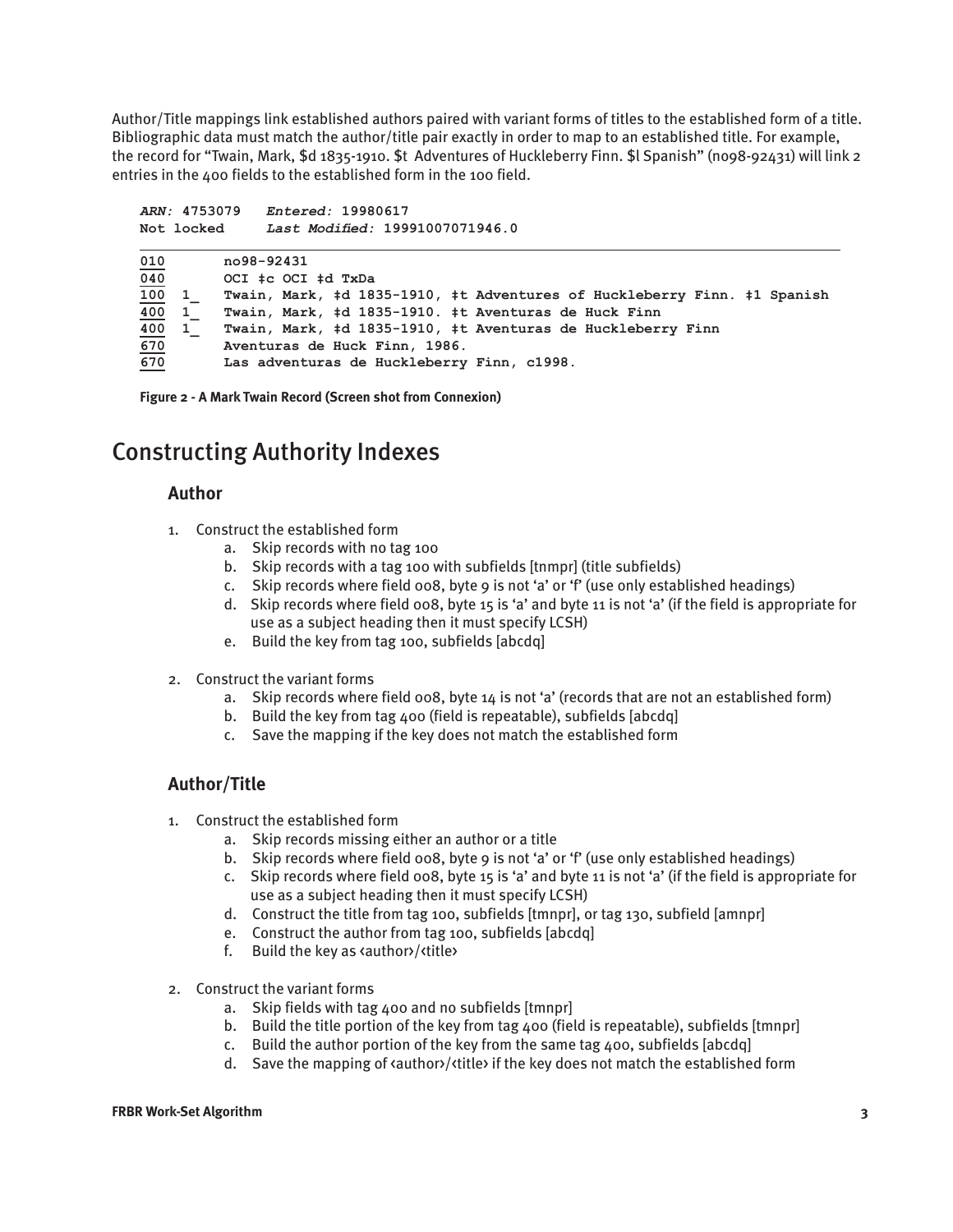## Matching Authority Indexes

#### **Author**

There are multiple possible ways to match a name from a bibliographic record to a variant name in the authority file author mapping.

1. The first check is for an exact match.

**Example:** "Marsh, John Robert \$c Mrs \$d 1900-1949" is an exact match and links to the established form of "Mitchell, Margaret \$d 1900-1949".

- 2. If multiple exact matches are found then pick the established form that is used most frequently. We define "used" as the number of records in WorldCat with that author plus the square root of the number of holdings attached to those records. "Most used" is the author with the highest "used" score.
- 3. Last, if the name from the bibliographic record looks like it might contain a date outside of subfield 'd' then add a subfield marker in front of the date in the name from the bibliographic record and repeat previous steps.

**Example:** "Marsh, John Robert \$c Mrs 1900-1949" can be changed to "Marsh, John Robert \$c Mrs \$d 1900-1949".

#### **Author/Title**

Titles undergo up to five manipulations in an attempt to find an exact match in the authority indexes. The bibliographic title key generation produces two possible titles. The short title and the full title are used in an attempt to match an authority index entry. The manipulations are performed in the given order and stop when a match is successful.

- 1. The author combined with the short title is looked up in the authority author/title index.
- 2. If the short title starts with:

 <author's last name><a blank or slash> <author's last name>s<a blank or slash> <author's first name><blank><author's last name><blank or slash> <author's first name><blank><author's last name>s<blank or slash>

and the author's name is not the entire title, then remove the author's name(s). Check if the author combined with the short name with the surname pattern applied is a match.

- 3. The author combined with the full title is checked for a match.
- 4. The author combined with the full title with the surname patterns applied is checked for a match. If the full title with the surname patterns applied starts with "tragedy of", "tragedie of", "tragedia de", "comedy of", or "single plays", then delete the matched phrase plus any newly leading articles ("a", "an", or "the") and check for a match.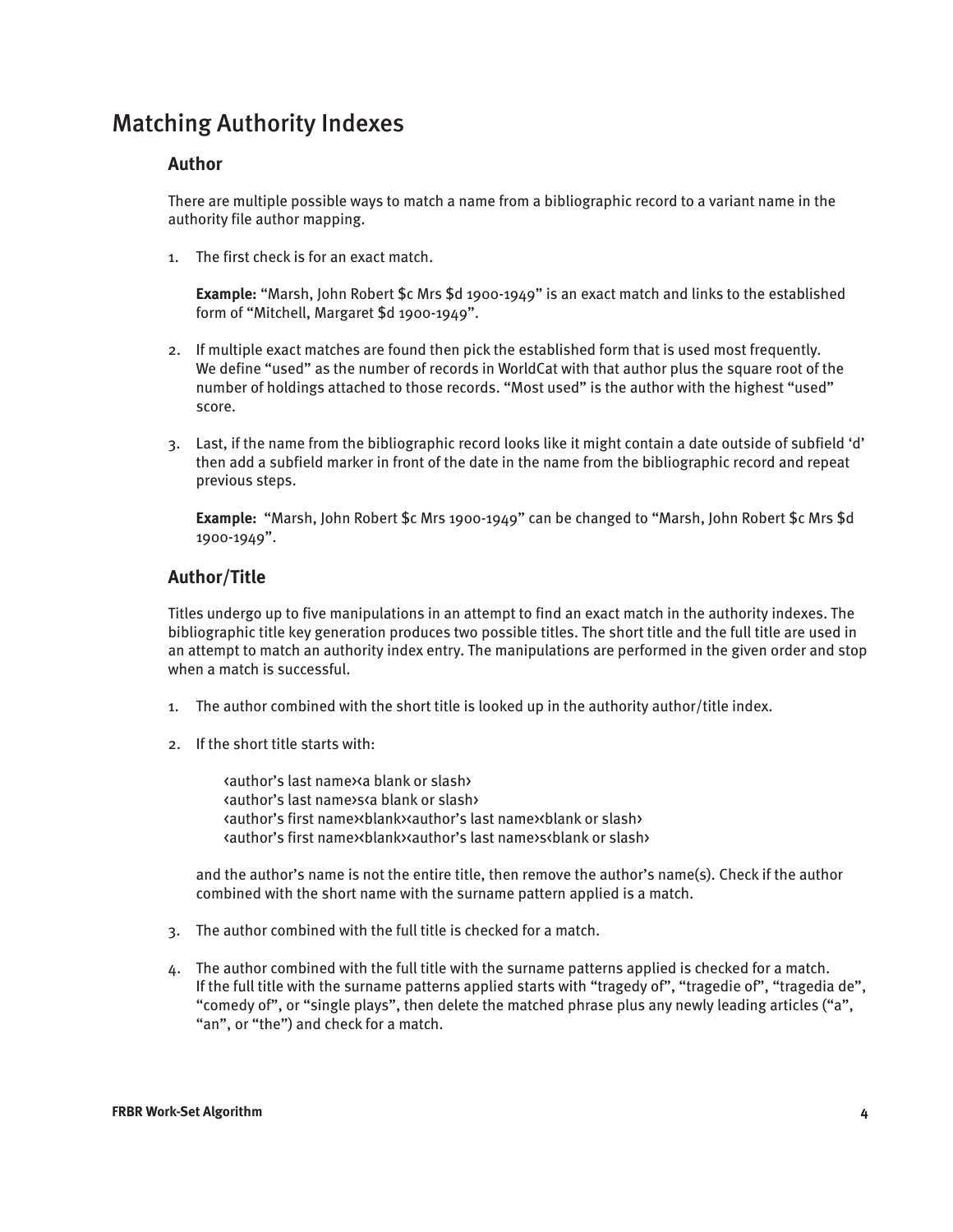# Work-Set Keys

There are three steps in building our FRBR Work-Set identifiers.

- 1. Construct the author portion
- 2. Construct the title portions
- 3. Combine the key parts

## Constructing Key Parts

#### **Author**

- 1. Extract subfields [abcdq] from tag 100, 110 or 111
- 2. Look for the name in the Authority Author Mappings using the rules described in the section Matching Authority Indexes
- 3. If an established form was found then substitute the established form

#### **Cleaning Title Keys**

- 1. Use the skip indicator when it is available
- 2. If the field is a 130 or 240, convert to lowercase and strip trailing "english" or "english."
- 3. Delete all bracketed text from the title unless it would result in an empty key in which case only the brackets are removed

**Example:** "March of the Bees \$h [video] \$b a long movie" becomes "March of the Bees \$h \$b a long movie". The empty subfield will be removed during normalization.

"[March of the Bees] \$h [video] \$b [a long movie]" becomes "March of the Bees \$h video \$b a long movie" because removing all bracketed text would result in an empty key.

- 4. Normalize using NACO
- 5. Delete leading articles ("an", "the")
- 6. Delete leading & trailing blanks

#### **Short Title**

- 1. Extract a title from the first field in the following list
	- Field 130, subfields [amnpr]
	- Field 240, subfields [amnpr]
	- Field 242, 245, 246, or 247
		- If the language of the record (008 bytes 35-37) is not 'eng' then 246 is the preferred title field
		- If the record contains a 110 or no author (100 or 111) use subfields [abfgnp]
		- Else use subfield [a]
- 2. Clean the short title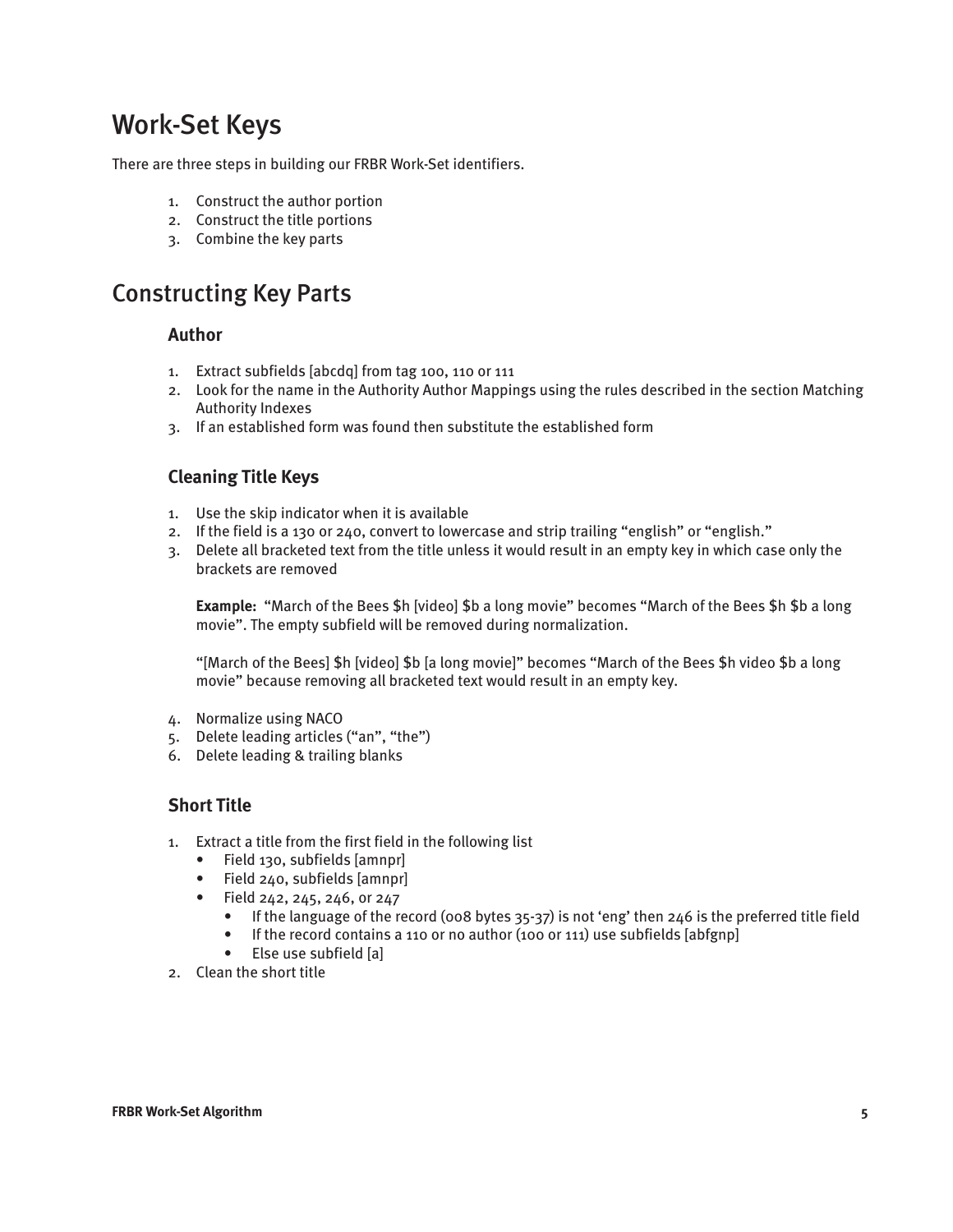#### **Full Title**

- 1. If the short title came from a 242, 245, 246 or 247 and only consists of subfield [a] then extract subfields [abfgnp] for the full title
- 2. Else the full title is the same as the short title
- 3. If the full title is empty then try to get one from 740 subfields [anp]
- 4. If the full title is still empty then try to get one from 245 subfields [k]
- 5. Clean the full title

## Combining Key Parts

The goal is to create a key that can uniquely and confidently identify a work-set. The best cases occur when we have an author with a title or a solitary uniform title. If we don't have an author or a uniform title then we try to find name fields (7XX tags) to help identify related items. The processing to group related items is discussed in the section Post-Processing for Sets with No Author. Records that only have a 24X field (no 1XX or 7XX fields exist in the record) get combined with their control number to force unique keys. We cannot combine those matching titles since we don't have enough information to reliably group the items.

This gives us four possible key patterns. As with the Authority keys, the key parts are separated by a slash although that is an implementation detail. A recent run of 54,830,689 bibliographic records created the following counts for work set keys:

<author>/<title>: 41,654,567 (75.97%) <uniform title>: 736,020 (1.34 %) /<title>/[one or more <name>] 9,513,007 (17.35%) /<title>/<control number> 2,927,095 (5.34%)

- If an author exists
	- 1. Look for the author and title in the Authority Author/Title Mappings as described in the Author/Title section of Matching Authority Indexes
	- 2. If a mapping was not found, use author + full title with the surname patterns applied as described in the Author/Title section of Matching Authority/Indexes
- Else if a 130 exists then the title alone is a sufficient key
- Else if 7XX (700, 710, 711) fields exist then add the names to the title. Skip 7XX fields with subfields [tk]. Use subfields [abcdq] as the name
- Else add the control number to force the title to be a unique key

# Post-Processing for Sets with No Author

For each group of records with:

- a matching title portion and
- associated names instead of authors (has 7XX fields but no 1XX)

build sets of records that have overlapping name elements. Given the following items:

- 1. Title/Name A
- 2. Title/Name A/Name B
- 3. Title/Name B/Name C